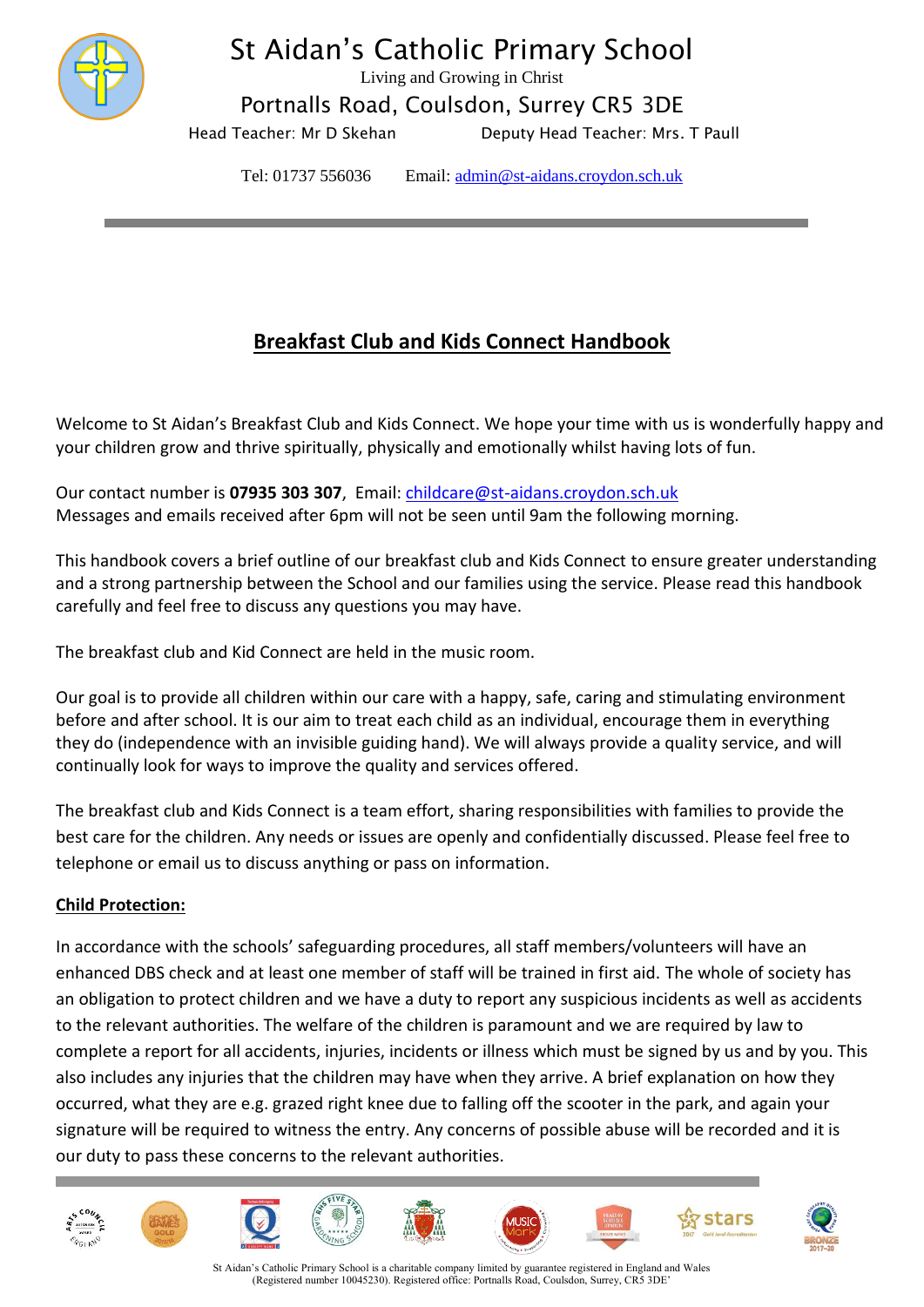

# **Registration**

All parents must complete a registration form for all children attending the breakfast club or Kids Connect before booking any session. Places are allocated on a strictly 'first come first serve' basis. A registration form for breakfast club and Kids Connect can be found attached with the Handbook.

# **Breakfast:**

At breakfast club we provide a healthy balanced buffet style breakfast and drink daily, including a selection of cereals, toast, crumpets, bread muffins, milk, water and juices.

Breakfast will be served up to 8.30am.

# **Kids Connect Evening snack (6pm Session only):**

**A light snack** is provided for children attending Kids Connect until 6pm session. This is likely to be a sandwich, toastie, pasta, soup or beans on toast in colder weather, some fruit and a glass of milk, unsweetened juice or water. A full cooked meal is not provided and it is likely that your child will require supper after they have been collected.

Children are encouraged to eat the food provided but are not expected to eat what they do not wish to eat. We endeavour to make the after school club enjoyable, interesting and an opportunity for a positive learning experience, encouraging healthy eating. Juice or Water is available throughout the session.

#### **Arriving at Breakfast Club**

Entry is via the safe entry system at the main school gate. Please contact the breakfast club on **07935 303 307** if you are unable to gain access. Please ensure that you shut the gate behind you when arriving or leaving, it is vital to ensure the children's safety.

#### **Arriving at Kids Connect:**

Children attending Kids Connect will be escorted by a member of staff to the music room where Kids Connect is located or a member of staff from Kids Connect will collect your child.

Collection of your children will be from the music room where you will sign them out. It is essential that you arrive by 6pm at the latest so that the club is able to finish at 6pm. Please do not be late; this is distressing for your child and your child cannot be cared for after 6pm.



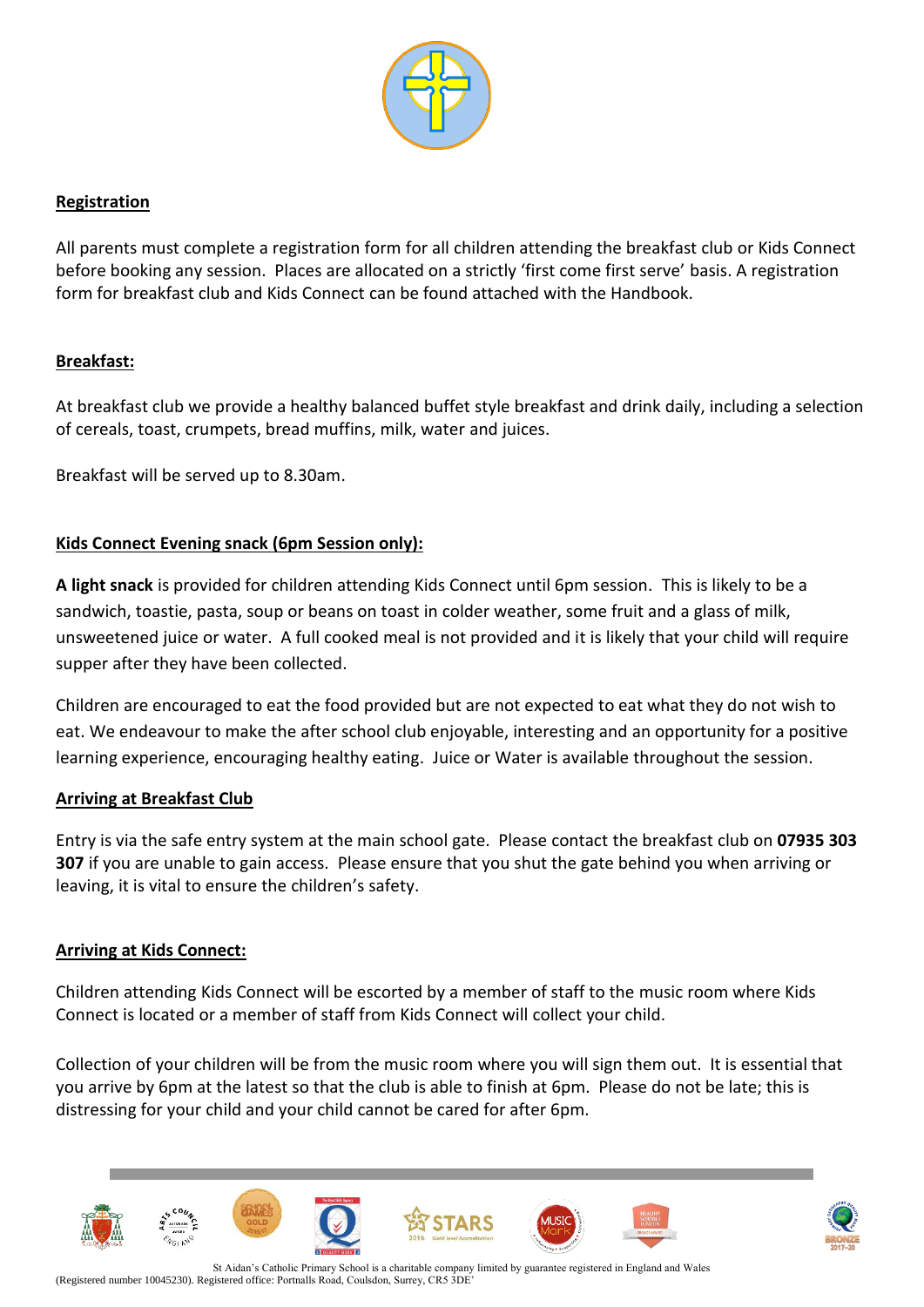

Kids Connect staff should be introduced to anybody who will be bringing your child each day and made aware in good time of any changes to arrangements. This is particularly important if parents separate and custody or access arrangements change.

If you think you may be late to collect your child, i.e. after 6pm, please call the after school club on 07599 978870. We understand that very occasionally crises can happen, however we reserve the right to ask you to remove your child from the club due to persistent late collection. There will be a late collection fee of £5 per 5 minutes after 6pm.

# **Learning through Play:**

The children choose what they want to do from many activities, such as:

- Fun quizzes, board games, team games & activities to encourage co-operative play.
- Reading together.
- Watching DVD's.
- Lego, dolls and small world.
- Outside activities using the field or playground.
- Creative art; painting, modelling, design, drama & role play, dress up encouraging imagination & innovation.
- After School Club will offer an opportunity for children to complete homework in a peaceful environment, with guidance from one of our staff.

#### **Outside Play:**

All the children will go outside for at least part of the time whenever possible; this is why appropriate clothing and sunscreens (depending on the weather) are vital. Without sun cream and a hat. We will not be able to allow your child(ren) to participate in outdoor play in the summer. This also applies to suitable clothing for winter.

#### **Illness and Medication:**

If your child becomes ill whilst in our care, we will notify you immediately and should it be necessary request that you collect them. If you cannot be reached the emergency contact person will be called and asked to pick the child(ren) up from the school. We are unable to administer any medication to your child(ren) other than relief medication for asthma or allergic reactions.

We follow the same as the school criteria regarding illness.

You will need to fill in a 'Permission to Administer Medicine' form and your signature will be required to acknowledge each dose of medicine. Please see our Administration of medicines policy for details. Copies of this are available at the school office or from breakfast club or Kids Connect.

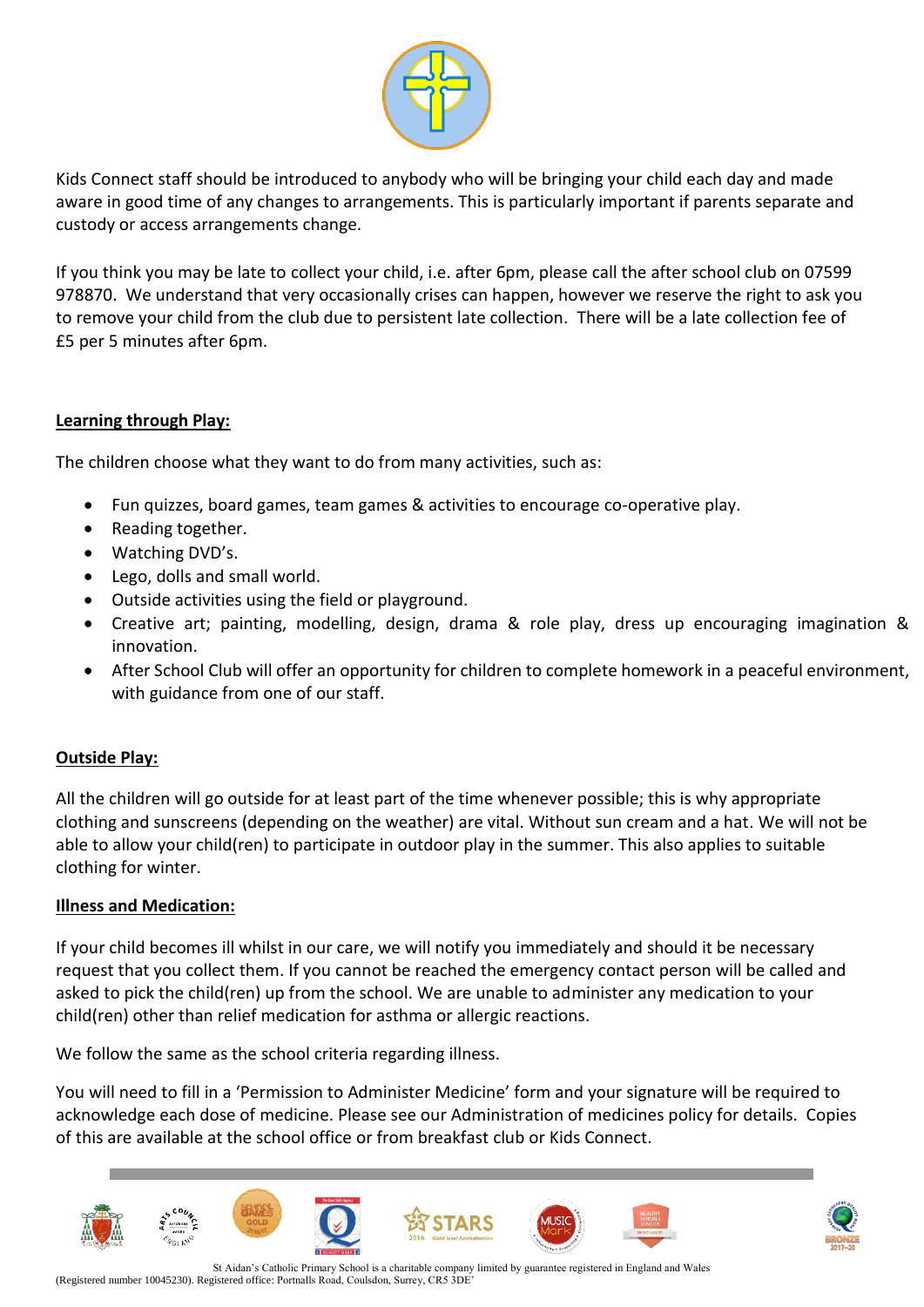

## **Medical Emergencies:**

We make every effort to keep the child(ren) safe through supervision and childproofing but minor bumps and scratches are inevitable. Minor injuries receive appropriate first aid. The injured area will be washed with water and a dressing or ice applied. We are not allowed to apply antiseptics or anti-bacterial medications.

If an emergency injury or illness occurs, you will be contacted as soon as possible. If you are not going to be at your usual place of employment, or at home, please make sure that we have a number where you can be reached.

An Accident/Injury report is filled out for all injuries occurring at the after school club following our usual school procedures and accident book. We will always inform you in the event of a head bump.

Parents/carers must notify the breakfast club or Kids Connect Staff immediately of any changes to their child's health or home circumstances and contact details.

In the event of a child needing urgent medical attention and an appropriate person not being contactable, the signing of the registration form will be understood to be consent that a member of staff can give permission for whatever medical treatment a doctor may advise to be necessary.

You will need to establish an emergency contact person in the event that you cannot be contacted. We would prefer to meet everybody whom you give written permission to collect your child(ren). Any unauthorised person will be asked to leave immediately as the child(ren)s' safety is paramount.

# **Health & Safety:**

- All breakfast club and Kids Connect Staff hold an enhanced criminal records check.
- At least one member of staff will hold a paediatric first aid qualification, a level 2 Food Hygiene Certificate and is Designated Safe Guarding Lead trained.
- We use "Safer food, better business" guidelines from the Food Standards Agency to ensure that we comply with food safety and hygiene regulations.
- Children attending Kids Connect will be escorted to the club base at the end of the school day. If they are attending another optional after school activity between 3.25pm and 4.30pm their club leader will ensure that they are handed over safely to the care of after school club staff.
- We regularly check the premises and equipment for any breakages or hazards that need to be repaired or replaced. Public Liability Insurance is held by the School.









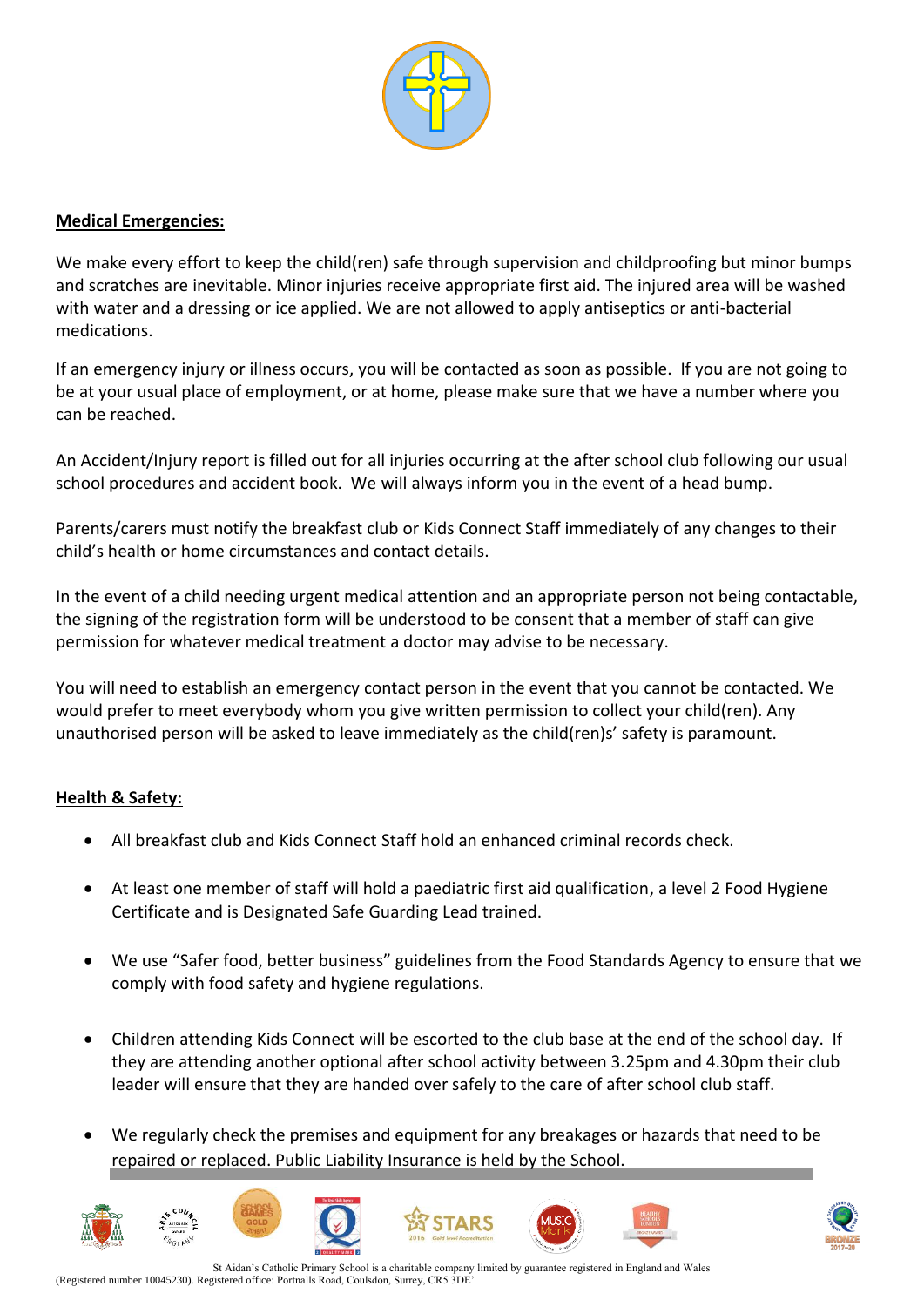

- Hygiene: Toys, surfaces and sensory materials are regularly disinfected to rid items of germs that could cause illness. How and when to wash hands is taught, modelled and reinforced by gentle reminders and visual clues in the toilet and bathroom.
- All hazardous cleaning equipment is kept in original containers in the cleaning cupboard which is inaccessible to the children.
- We have fire and emergency drills termly so that the children know what to do in the event of an emergency. Our smoke alarms are checked regularly. Please ask if you would like any further information or advice on childproofing your home.

# **Behaviour and Club Rules:**

We take a positive approach to managing behaviour and follow our usual school behaviour management procedures. For everybody to be safe and happy we have club rules which are regularly discussed and practiced with the children. If you have any concerns at any time about your child and their social or emotional welfare whilst at breakfast club and Kids Connect, please discuss it as soon as possible with a member of our highly experienced staff**.** If a child demonstrates inappropriate behaviour, the Head Teacher has the right to withdraw that child.

#### **Opening Hours:**

Breakfast club runs from 7.30am to 8.45am. At 8.45am the children are taken into the playground to join their peers.

Kids Connect runs from 3.25pm to 6pm term time only, (excluding inset days). Subject to availability Kids Connect may also offer a session from 3.25pm up to 4.30pm. Priority will be given to families requiring full sessions i.e. 6pm finish. Please note that at the end of terms, when school breaks up at 1.25pm, Kids Connect will not operate.

#### **Cost:**

The cost of Breakfast Club is £5.50 per session.

The cost for Kids Connect is £5.50 per session from 3.25pm up to 4.30pm or £12.50 per session from 3.25pm up to 6pm. Fees are payable through ParentPay and are **charged in advance.** 

Payment must be **weekly in advance**. We reserve the right to make termly changes in rates and policies and will notify you in writing of any changes.

Breakfast club and after school club 'Spot purchase' sessions are available to parents who do not require regular set days and times, but must be booked in advance. We will only be able to offer a place to your child if your child is registered and if there is availability on the day.



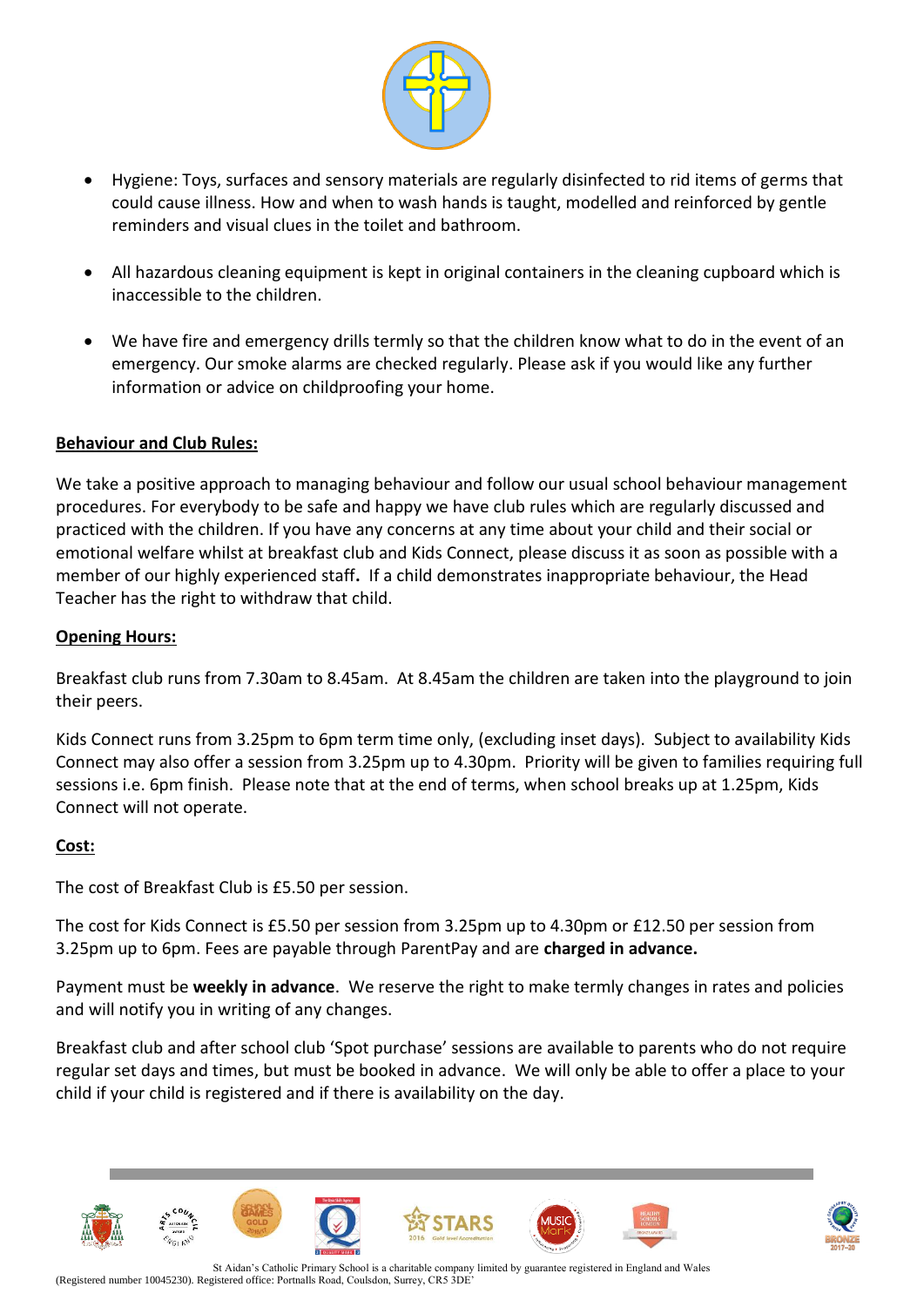

## **Payment Information:**

Payment is made via ParentPay. Childcare vouchers are also accepted and many families find these a taxefficient way of funding their child care. Please contact the school office for further assistance.

Late payments will incur a weekly charge of £10.00. Please contact the Head Teacher if you have any specific circumstances. Subsidised places may be available at the Head Teacher's discretion.

Please find attached a copy of the Payment and Debt Management Policy.

# **Cancellation Notice**

A notice of period 24 hours is required to cancel any booking(s). If we do not receive a cancellation notice before the 24-hour period, then the session will be charged at the normal rate. Any cancellation for a Monday session must be made by 7.30am on the Friday before for Breakfast Club and 3.25pm on the Friday before for Kids Connect. Notice given at the weekend for Monday morning or Monday afternoon does not count.

The breakfast club and Kids Connect operates independently of the school. The school office will not have a list of who is attending breakfast club or Kids Connect and therefore will not pass on messages regarding pupils being unwell or away from school for any reason.

If you have a child in a school after club i.e. hockey, rounders, cricket, lacrosse or netball and the school cancel the club then no charge will be made if the sibling is due to attend the after school club. Kids Connect must still be notified if this is the case.

#### **Sickness Absence**

Absences due to child or family illness will be subject to full rate, a place has been held for your child that cannot be filled at short notice. Refunds will not be made.

# **Breakfast Club Cancellations**

The only possible cause for the breakfast club or Kids Connect to cancel any sessions would be either school closure due to adverse weather conditions or problems with the building. In the event of a closure, a member of staff will endeavour to contact parents by text or phone by 7.30am for breakfast club or 1pm for Kids Connect. No charge will be made for cancellation of sessions by the school for breakfast club or Kids Connect.

#### **Staff Members**

Jennifer Blackburne (Breakfast Club and After School Club Manager)

Debbie McCarthy (Breakfast Club)

Sophie Cormack (After School Club)